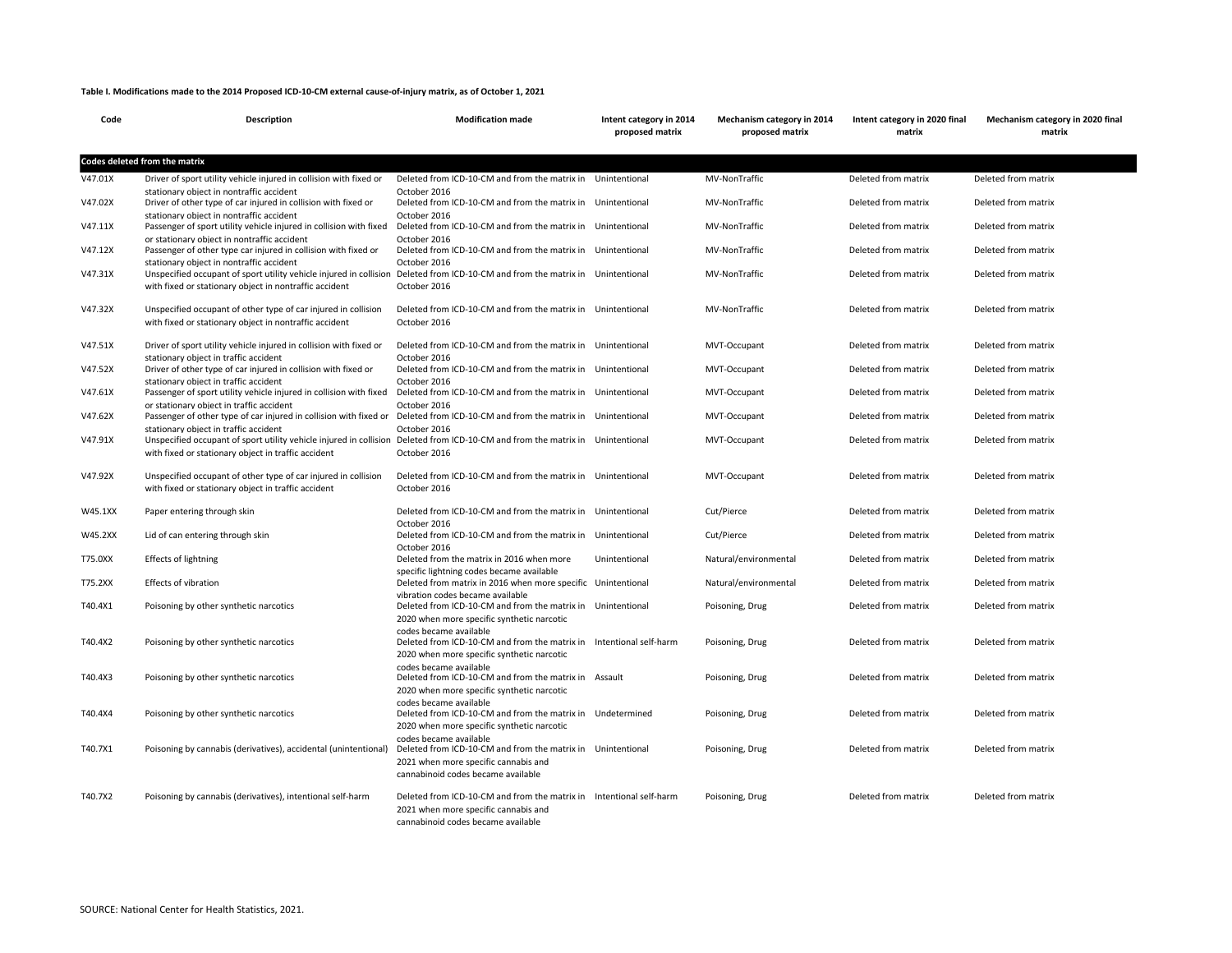| T40.7X3                   | Poisoning by cannabis (derivatives), assault                                                                                       | Deleted from ICD-10-CM and from the matrix in Assault<br>2021 when more specific cannabis and<br>cannabinoid codes became available      |                                          | Poisoning, Drug             | Deleted from matrix | Deleted from matrix          |
|---------------------------|------------------------------------------------------------------------------------------------------------------------------------|------------------------------------------------------------------------------------------------------------------------------------------|------------------------------------------|-----------------------------|---------------------|------------------------------|
| T40.7X4                   | Poisoning by cannabis (derivatives), undetermined                                                                                  | Deleted from ICD-10-CM and from the matrix in Undetermined<br>2021 when more specific cannabis and<br>cannabinoid codes became available |                                          | Poisoning, Drug             | Deleted from matrix | Deleted from matrix          |
| Codes added to the matrix |                                                                                                                                    |                                                                                                                                          |                                          |                             |                     |                              |
| V47.0XX                   | Car driver injured in collision with fixed or stationary object in<br>nontraffic accident                                          | Added to ICD-10-CM and to matrix in October<br>2016                                                                                      | Not in 2014 proposed<br>matrix           | Not in 2014 proposed matrix | Unintentional       | MV-NonTraffic                |
| V47.1XX                   | Car passenger injured in collision with fixed or stationary<br>object in nontraffic accident                                       | Added to ICD-10-CM and to matrix in October<br>2016                                                                                      | Not in 2014 proposed<br>matrix           | Not in 2014 proposed matrix | Unintentional       | MV-NonTraffic                |
| V47.3XX                   | Unspecified car occupant injured in collision with fixed or                                                                        | Added to ICD-10-CM and to matrix in October                                                                                              | Not in 2014 proposed                     | Not in 2014 proposed matrix | Unintentional       | MV-NonTraffic                |
| V47.5XX                   | stationary object in nontraffic accident<br>Car driver injured in collision with fixed or stationary object in<br>traffic accident | 2016<br>Added to ICD-10-CM and to matrix in October<br>2016                                                                              | matrix<br>Not in 2014 proposed<br>matrix | Not in 2014 proposed matrix | Unintentional       | MV-Occupant                  |
| V47.6XX                   | Car passenger injured in collision with fixed or stationary<br>obiect in traffic accident                                          | Added to ICD-10-CM and to matrix in October<br>2016                                                                                      | Not in 2014 proposed<br>matrix           | Not in 2014 proposed matrix | Unintentional       | MVT-Occupant                 |
| V47.9XX                   | Unspecified car occupant injured in collision with fixed or                                                                        | Added to ICD-10-CM and to matrix in October                                                                                              | Not in 2014 proposed                     | Not in 2014 proposed matrix | Unintentional       | MVT-Occupant                 |
| W26.2XX                   | stationary object in traffic accident<br>Contact with edge of stiff paper                                                          | 2016<br>Added to ICD-10-CM and to matrix in October<br>2016                                                                              | matrix<br>Not in 2014 proposed<br>matrix | Not in 2014 proposed matrix | Unintentional       | Cut/Pierce                   |
| W26.8XX                   | Contact with other sharp object(s), not elsewhere classified                                                                       | Added to ICD-10-CM and to matrix in October                                                                                              | Not in 2014 proposed                     | Not in 2014 proposed matrix | Unintentional       | Cut/Pierce                   |
| W26.9XX                   | Contact with unspecified sharp object(s)                                                                                           | 2016<br>Added to ICD-10-CM and to matrix in October<br>2016                                                                              | matrix<br>Not in 2014 proposed<br>matrix | Not in 2014 proposed matrix | Unintentional       | Cut/Pierce                   |
| X50.0XX                   | Overexertion from strenuous movement or load                                                                                       | Added to ICD-10-CM and to matrix in October                                                                                              | Not in 2014 proposed                     | Not in 2014 proposed matrix | Unintentional       | Overexertion                 |
| X50.1XX                   | Overexertion from prolonged static or awkward postures                                                                             | 2016<br>Added to ICD-10-CM and to matrix in October<br>2016                                                                              | matrix<br>Not in 2014 proposed<br>matrix | Not in 2014 proposed matrix | Unintentional       | Overexertion                 |
| X50.3XX                   | Overexertion from repetitive movements                                                                                             | Added to ICD-10-CM and to matrix in October                                                                                              | Not in 2014 proposed                     | Not in 2014 proposed matrix | Unintentional       | Overexertion                 |
| X50.9XX                   | Other and unspecified overexertion or strenuous movements<br>or postures                                                           | 2016<br>Added to ICD-10-CM and to matrix in October<br>2016                                                                              | matrix<br>Not in 2014 proposed<br>matrix | Not in 2014 proposed matrix | Unintentional       | Overexertion                 |
| T75.20X                   | Unspecified effects of vibration                                                                                                   | Added to matrix in 2016                                                                                                                  | Not in 2014 proposed                     | Not in 2014 proposed matrix | Unintentional       | Natural/environmental, Other |
| T75.21X                   | Pneumatic hammer syndrome                                                                                                          | Added to matrix in 2016                                                                                                                  | matrix<br>Not in 2014 proposed<br>matrix | Not in 2014 proposed matrix | Unintentional       | Natural/environmental, Other |
| T75.22X                   | Traumatic vasospastic syndrome                                                                                                     | Added to matrix in 2016                                                                                                                  | Not in 2014 proposed<br>matrix           | Not in 2014 proposed matrix | Unintentional       | Natural/environmental, Other |
| T75.23X                   | Vertigo from infrasound                                                                                                            | Added to matrix in 2016                                                                                                                  | Not in 2014 proposed                     | Not in 2014 proposed matrix | Unintentional       | Natural/environmental, Other |
| T75.29X                   | Other effects of vibration                                                                                                         | Added to matrix in 2016                                                                                                                  | matrix<br>Not in 2014 proposed<br>matrix | Not in 2014 proposed matrix | Unintentional       | Natural/environmental, Other |
| T75.00X                   | Unspecified effects of lightning                                                                                                   | Added to matrix in 2016                                                                                                                  | Not in 2014 proposed<br>matrix           | Not in 2014 proposed matrix | Unintentional       | Natural/environmental, Other |
| T75.01X                   | Shock due to being struck by lightning                                                                                             | Added to matrix in 2016                                                                                                                  | Not in 2014 proposed<br>matrix           | Not in 2014 proposed matrix | Unintentional       | Natural/environmental, Other |
| T75.09X                   | Other effect of lightning                                                                                                          | Added to matrix in 2016                                                                                                                  | Not in 2014 proposed                     | Not in 2014 proposed matrix | Unintentional       | Natural/environmental, Other |
| T63.003                   | Toxic effect of unspecified snake venom, assault                                                                                   | Added to matrix in 2016                                                                                                                  | matrix<br>Not in 2014 proposed<br>matrix | Not in 2014 proposed matrix | Assault             | Bites/stings, venomous       |
| V86.05X                   | Driver of a 3- or 4- wheeled ATV injured in traffic accident                                                                       | Added to ICD-10-CM and to matrix in October<br>2017                                                                                      | Not in 2014 proposed<br>matrix           | Not in 2014 proposed matrix | Unintentional       | MVT-Occupant                 |
| V86.15X                   | Passenger of a 3- or 4- wheeled ATV injured in traffic accident                                                                    | Added to ICD-10-CM and to matrix in October<br>2017                                                                                      | Not in 2014 proposed<br>matrix           | Not in 2014 proposed matrix | Unintentional       | MVT-Occupant                 |
| V86.25X                   | Person on outside of a 3- or 4- wheeled ATV injured in traffic<br>accident                                                         | Added to ICD-10-CM and to matrix in October<br>2017                                                                                      | Not in 2014 proposed<br>matrix           | Not in 2014 proposed matrix | Unintentional       | MVT-Occupant                 |
| V86.35X                   | Unspecified occupant of a 3- or 4-wheeled ATV injured in<br>traffic accident                                                       | Added to ICD-10-CM and to matrix in October<br>2017                                                                                      | Not in 2014 proposed<br>matrix           | Not in 2014 proposed matrix | Unintentional       | MVT-Occupant                 |
| V86.45X                   | Person injured while boarding or alighting from a 3- or 4-<br>wheeled ATV                                                          | Added to ICD-10-CM and to matrix in October<br>2017                                                                                      | Not in 2014 proposed<br>matrix           | Not in 2014 proposed matrix | Unintentional       | Other Land Transport         |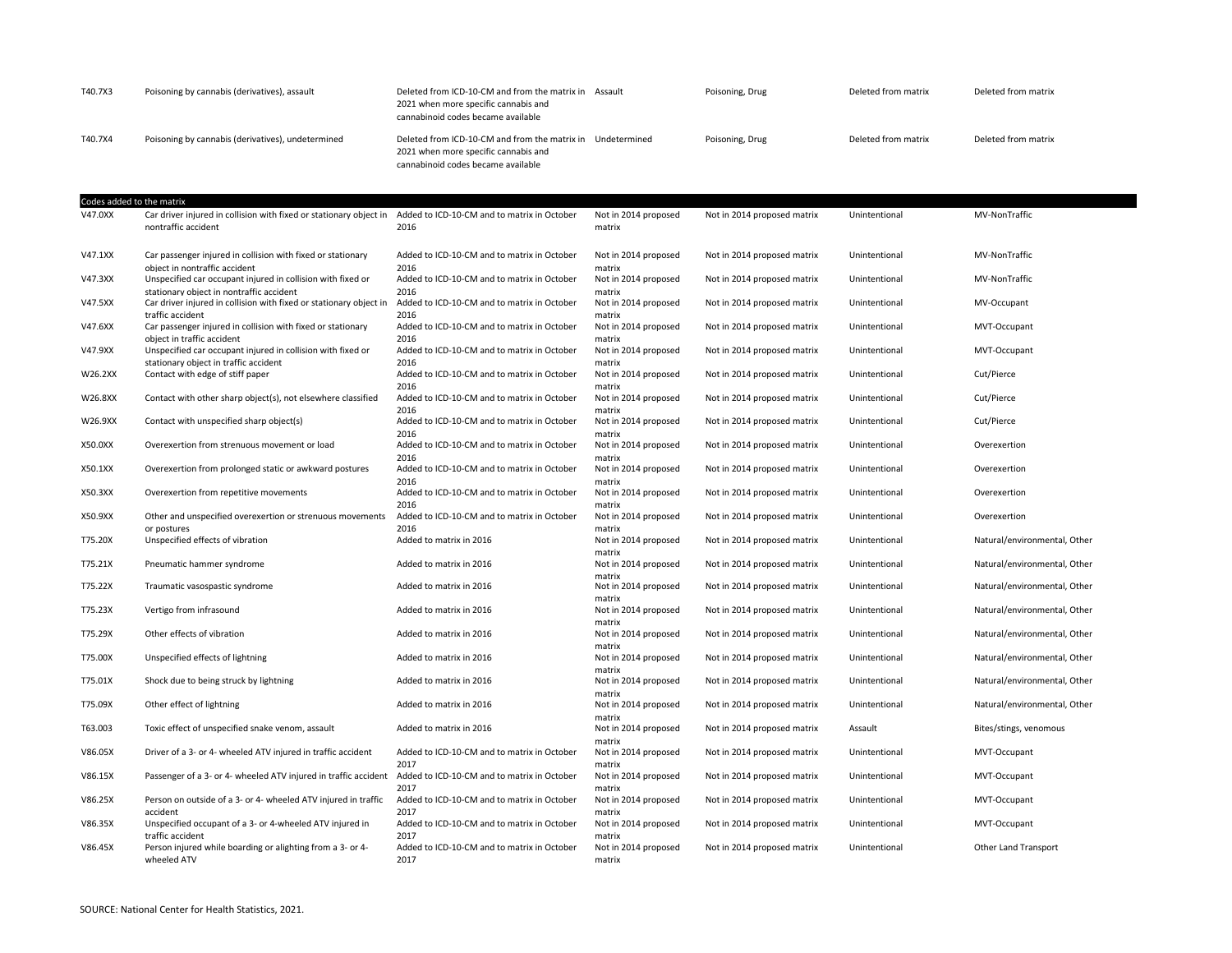| V86.55X | Driver of a 3- or 4-wheeled ATV injured in a non-traffic                                                                       | Added to ICD-10-CM and to matrix in October                 | Not in 2014 proposed                     | Not in 2014 proposed matrix | Unintentional         | Motor Vehicle-Nontraffic           |
|---------|--------------------------------------------------------------------------------------------------------------------------------|-------------------------------------------------------------|------------------------------------------|-----------------------------|-----------------------|------------------------------------|
| V86.65X | accident<br>Passenger of a 3- or 4- wheeled ATV injured in a non-traffic<br>accident                                           | 2017<br>Added to ICD-10-CM and to matrix in October<br>2017 | matrix<br>Not in 2014 proposed<br>matrix | Not in 2014 proposed matrix | Unintentional         | Motor Vehicle-Nontraffic           |
| V86.75X | Person on outside of a 3- or 4- wheeled ATV injured in a non-<br>traffic accident                                              | Added to ICD-10-CM and to matrix in October<br>2017         | Not in 2014 proposed<br>matrix           | Not in 2014 proposed matrix | Unintentional         | Motor Vehicle-Nontraffic           |
| V86.95X | Unspecified occupant of a 3- or 4- wheeled ATV injured in non- Added to ICD-10-CM and to matrix in October<br>traffic accident | 2017                                                        | Not in 2014 proposed<br>matrix           | Not in 2014 proposed matrix | Unintentional         | Motor Vehicle-Nontraffic           |
| V86.06X | Driver of dirt bike or motor/cross bike injured in traffic<br>accident                                                         | Added to ICD-10-CM and to matrix in October<br>2017         | Not in 2014 proposed<br>matrix           | Not in 2014 proposed matrix | Unintentional         | MVT-Occupant                       |
| V86.16X | Passenger of dirt bike or motor/cross bike injured in traffic<br>accident                                                      | Added to ICD-10-CM and to matrix in October<br>2017         | Not in 2014 proposed<br>matrix           | Not in 2014 proposed matrix | Unintentional         | MVT-Occupant                       |
| V86.26X | Person on outside of dirt bike or motor/cross bike injured in<br>traffic accident                                              | Added to ICD-10-CM and to matrix in October<br>2017         | Not in 2014 proposed<br>matrix           | Not in 2014 proposed matrix | Unintentional         | MVT-Occupant                       |
| V86.36X | Unspecified occupant of dirt bike or motor/cross bike injured<br>in traffic accident                                           | Added to ICD-10-CM and to matrix in October<br>2017         | Not in 2014 proposed<br>matrix           | Not in 2014 proposed matrix | Unintentional         | MVT-Occupant                       |
| V86.46X | Person injured while boarding or alighting from a dirt bike or<br>motor/cross bike                                             | Added to ICD-10-CM and to matrix in October<br>2017         | Not in 2014 proposed<br>matrix           | Not in 2014 proposed matrix | Unintentional         | Other Land Transport               |
| V86.56X | Driver of dirt bike or motor/cross bike injured in non-traffic<br>accident                                                     | Added to ICD-10-CM and to matrix in October<br>2017         | Not in 2014 proposed<br>matrix           | Not in 2014 proposed matrix | Unintentional         | Motor Vehicle-Nontraffic           |
| V86.66X | Passenger of dirt bike or motor/cross bike injured in non-<br>traffic accident                                                 | Added to ICD-10-CM and to matrix in October<br>2017         | Not in 2014 proposed<br>matrix           | Not in 2014 proposed matrix | Unintentional         | Motor Vehicle-Nontraffic           |
| V86.76X | Person on outside of dirt bike or motor/cross bike injured in<br>non-traffic accident                                          | Added to ICD-10-CM and to matrix in October<br>2017         | Not in 2014 proposed<br>matrix           | Not in 2014 proposed matrix | Unintentional         | Motor Vehicle-Nontraffic           |
| V86.96X | Unspecified occupant of dirt bike or motor/cross bike injured<br>in non-traffic accident                                       | Added to ICD-10-CM and to matrix in October<br>2017         | Not in 2014 proposed<br>matrix           | Not in 2014 proposed matrix | Unintentional         | Motor Vehicle-Nontraffic           |
| T43.641 | Poisoning by ecstasy, accidental (unintentional)                                                                               | Added to ICD-10-CM and to matrix in October<br>2018         | Not in 2014 proposed<br>matrix           | Not in 2014 proposed matrix | Unintentional         | Poisoning, Drug                    |
| T43.642 | Poisoning by ecstasy, intentional self-harm                                                                                    | Added to ICD-10-CM and to matrix in October<br>2018         | Not in 2014 proposed<br>matrix           | Not in 2014 proposed matrix | Intentional self-harm | Poisoning, Drug                    |
| T43.643 | Poisoning by ecstasy, assault                                                                                                  | Added to ICD-10-CM and to matrix in October<br>2018         | Not in 2014 proposed<br>matrix           | Not in 2014 proposed matrix | Assault               | Poisoning, Drug                    |
| T43.644 | Poisoning by ecstasy, undetermined                                                                                             | Added to ICD-10-CM and to matrix in October<br>2018         | Not in 2014 proposed<br>matrix           | Not in 2014 proposed matrix | Undetermined          | Poisoning, Drug                    |
| Y07.6   | Multiple perpetrators of maltreatment and neglect                                                                              | Added to ICD-10-CM and to matrix in October<br>2018         | Not in 2014 proposed<br>matrix           | Not in 2014 proposed matrix | Assault               | Other Specified, Classifiable      |
| T74.51X | Adult forced sexual exploitation, confirmed                                                                                    | Added to ICD-10-CM and to matrix in October<br>2018         | Not in 2014 proposed<br>matrix           | Not in 2014 proposed matrix | Assault               | Other Specified, Child/Adult abuse |
| T74.52X | Child sexual exploitation, confirmed                                                                                           | Added to ICD-10-CM and to matrix in October<br>2018         | Not in 2014 proposed<br>matrix           | Not in 2014 proposed matrix | Assault               | Other Specified, Child/Adult abuse |
| T74.61X | Adult forced labor exploitation, confirmed                                                                                     | Added to ICD-10-CM and to matrix in October<br>2018         | Not in 2014 proposed<br>matrix           | Not in 2014 proposed matrix | Assault               | Other Specified, Child/Adult abuse |
| T74.62X | Child forced labor exploitation, confirmed                                                                                     | Added to ICD-10-CM and to matrix in October<br>2018         | Not in 2014 proposed<br>matrix           | Not in 2014 proposed matrix | Assault               | Other Specified, Child/Adult abuse |
| T76.51X | Adult forced sexual exploitation, suspected                                                                                    | Added to ICD-10-CM and to matrix in October<br>2018         | Not in 2014 proposed<br>matrix           | Not in 2014 proposed matrix | Assault               | Other Specified, Child/Adult abuse |
| T76.52X | Child sexual exploitation, suspected                                                                                           | Added to ICD-10-CM and to matrix in October<br>2018         | Not in 2014 proposed<br>matrix           | Not in 2014 proposed matrix | Assault               | Other Specified, Child/Adult abuse |
| T76.61X | Adult forced labor exploitation, suspected                                                                                     | Added to ICD-10-CM and to matrix in October<br>2018         | Not in 2014 proposed<br>matrix           | Not in 2014 proposed matrix | Assault               | Other Specified, Child/Adult abuse |
| T76.62X | Child forced labor exploitation, suspected                                                                                     | Added to ICD-10-CM and to matrix in October<br>2018         | Not in 2014 proposed<br>matrix           | Not in 2014 proposed matrix | Assault               | Other Specified, Child/Adult abuse |
| T76.51X | Adult forced sexual exploitation, suspected                                                                                    | Added to ICD-10-CM and to matrix in October<br>2018         | Not in 2014 proposed<br>matrix           | Not in 2014 proposed matrix | Assault               | Other Specified, Child/Adult abuse |
| T76.52X | Child sexual exploitation, suspected                                                                                           | Added to ICD-10-CM and to matrix in October<br>2018         | Not in 2014 proposed<br>matrix           | Not in 2014 proposed matrix | Assault               | Other Specified, Child/Adult abuse |
| T76.61X | Adult forced labor exploitation, suspected                                                                                     | Added to ICD-10-CM and to matrix in October<br>2018         | Not in 2014 proposed<br>matrix           | Not in 2014 proposed matrix | Assault               | Other Specified, Child/Adult abuse |
| T76.62X | Child forced labor exploitation, suspected                                                                                     | Added to ICD-10-CM and to matrix in October<br>2018         | Not in 2014 proposed<br>matrix           | Not in 2014 proposed matrix | Assault               | Other Specified, Child/Adult abuse |
| T50.911 | Poisoning by multiple unspecified drugs, medicaments and<br>biological substances, accidental (unintentional)                  | Added to ICD-10-CM and to matrix in October<br>2019         | Not in 2014 proposed<br>matrix           | Not in 2014 proposed matrix | Unintentional         | Poisoning, Drug                    |
| T50.912 | Poisoning by multiple unspecified drugs, medicaments and<br>biological substances, intentional self-harm                       | Added to ICD-10-CM and to matrix in October<br>2019         | Not in 2014 proposed<br>matrix           | Not in 2014 proposed matrix | Intentional self-harm | Poisoning, Drug                    |
| T50.913 | Poisoning by multiple unspecified drugs, medicaments and<br>biological substances, assault                                     | Added to ICD-10-CM and to matrix in October<br>2019         | Not in 2014 proposed<br>matrix           | Not in 2014 proposed matrix | Assault               | Poisoning, Drug                    |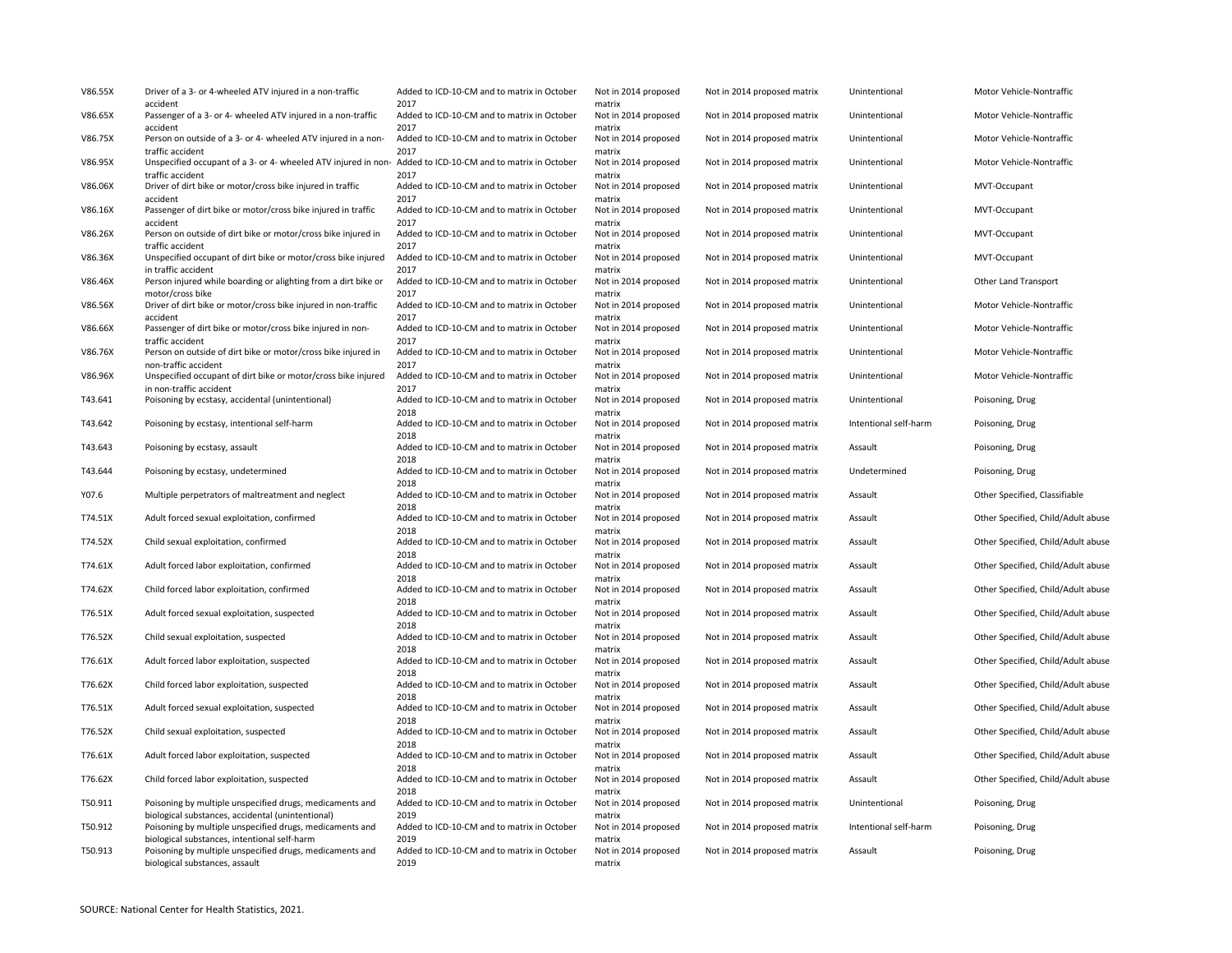| T50.914 | Poisoning by multiple unspecified drugs, medicaments and                                                                                   | Added to ICD-10-CM and to matrix in October                                                                                                                                               | Not in 2014 proposed                     | Not in 2014 proposed matrix | Undetermined                                       | Poisoning, Drug               |
|---------|--------------------------------------------------------------------------------------------------------------------------------------------|-------------------------------------------------------------------------------------------------------------------------------------------------------------------------------------------|------------------------------------------|-----------------------------|----------------------------------------------------|-------------------------------|
| Y35.009 | biological substances, undetermined<br>Legal intervention involving unspecified firearm discharge,                                         | 2019<br>Added to ICD-10-CM and to matrix in October                                                                                                                                       | matrix<br>Not in 2014 proposed           | Not in 2014 proposed matrix | Legal intervention/War                             | Firearm                       |
| Y35.019 | unspecified person injured<br>Legal intervention involving injury by machine gun, unspecified Added to ICD-10-CM and to matrix in October  | 2019                                                                                                                                                                                      | matrix<br>Not in 2014 proposed           | Not in 2014 proposed matrix | operations<br>Legal intervention/War               | Firearm                       |
| Y35.029 | person injured<br>Legal intervention involving injury by handgun, unspecified                                                              | 2019<br>Added to ICD-10-CM and to matrix in October                                                                                                                                       | matrix<br>Not in 2014 proposed           | Not in 2014 proposed matrix | operations<br>Legal intervention/War               | Firearm                       |
| Y35.039 | person injured<br>Legal intervention involving injury by rifle pellet, unspecified                                                         | 2019<br>Added to ICD-10-CM and to matrix in October                                                                                                                                       | matrix<br>Not in 2014 proposed           | Not in 2014 proposed matrix | operations<br>Legal intervention/War               | Firearm                       |
| Y35.049 | person injured<br>Legal intervention involving injury by rubber bullet, unspecified Added to ICD-10-CM and to matrix in October            | 2019                                                                                                                                                                                      | matrix<br>Not in 2014 proposed           | Not in 2014 proposed matrix | operations<br>Legal intervention/War               | Other Specified, Classifiable |
| Y35.099 | person injured<br>Legal intervention involving other firearm discharge,                                                                    | 2019<br>Added to ICD-10-CM and to matrix in October                                                                                                                                       | matrix<br>Not in 2014 proposed           | Not in 2014 proposed matrix | operations<br>Legal intervention/War               | Firearm                       |
| Y35.109 | unspecified person injured<br>Legal intervention involving unspecified explosives, unspecified Added to ICD-10-CM and to matrix in October | 2019                                                                                                                                                                                      | matrix<br>Not in 2014 proposed           | Not in 2014 proposed matrix | operations<br>Legal intervention/War               | Other Specified, Classifiable |
| Y35.119 | person injured<br>Legal intervention involving injury by dynamite, unspecified                                                             | 2019<br>Added to ICD-10-CM and to matrix in October                                                                                                                                       | matrix<br>Not in 2014 proposed           | Not in 2014 proposed matrix | operations<br>Legal intervention/War               | Other Specified, Classifiable |
| Y35.129 | person injured<br>Legal intervention involving injury by explosive shell,                                                                  | 2019<br>Added to ICD-10-CM and to matrix in October                                                                                                                                       | matrix<br>Not in 2014 proposed           | Not in 2014 proposed matrix | operations<br>Legal intervention/War               | Other Specified, Classifiable |
| Y35.199 | unspecified person injured<br>Legal intervention involving other explosives, unspecified                                                   | 2019<br>Added to ICD-10-CM and to matrix in October                                                                                                                                       | matrix<br>Not in 2014 proposed           | Not in 2014 proposed matrix | operations<br>Legal intervention/War               | Other Specified, Classifiable |
| Y35.209 | person injured<br>Legal intervention involving unspecified gas, unspecified                                                                | 2019<br>Added to ICD-10-CM and to matrix in October                                                                                                                                       | matrix<br>Not in 2014 proposed           | Not in 2014 proposed matrix | operations<br>Legal intervention/War               | Poisoning, Non-drug           |
| Y35.219 | person injured<br>Legal intervention involving injury by tear gas, unspecified<br>person injured                                           | 2019<br>Added to ICD-10-CM and to matrix in October<br>2019                                                                                                                               | matrix<br>Not in 2014 proposed           | Not in 2014 proposed matrix | operations<br>Legal intervention/War               | Poisoning, Non-drug           |
| Y35.299 | Legal intervention involving other gas, unspecified person<br>injured                                                                      | Added to ICD-10-CM and to matrix in October<br>2019                                                                                                                                       | matrix<br>Not in 2014 proposed<br>matrix | Not in 2014 proposed matrix | operations<br>Legal intervention/War<br>operations | Poisoning, Non-drug           |
| Y35.309 | Legal intervention involving unspecified blunt objects,<br>unspecified person injured                                                      | Added to ICD-10-CM and to matrix in October<br>2019                                                                                                                                       | Not in 2014 proposed<br>matrix           | Not in 2014 proposed matrix | Legal intervention/War<br>operations               | Struck by/against             |
| Y35.319 | Legal intervention involving baton, unspecified person injured                                                                             | Added to ICD-10-CM and to matrix in October<br>2019                                                                                                                                       | Not in 2014 proposed<br>matrix           | Not in 2014 proposed matrix | Legal intervention/War<br>operations               | Struck by/against             |
| Y35.399 | Legal intervention involving other blunt objects, unspecified<br>person injured                                                            | Added to ICD-10-CM and to matrix in October<br>2019                                                                                                                                       | Not in 2014 proposed<br>matrix           | Not in 2014 proposed matrix | Legal intervention/War<br>operations               | Struck by/against             |
| Y35.409 | Legal intervention involving unspecified sharp objects,<br>unspecified person injured                                                      | Added to ICD-10-CM and to matrix in October<br>2019                                                                                                                                       | Not in 2014 proposed<br>matrix           | Not in 2014 proposed matrix | Legal intervention/War<br>operations               | Cut/Pierce                    |
| Y35.419 | Legal intervention involving bayonet, unspecified person<br>injured                                                                        | Added to ICD-10-CM and to matrix in October<br>2019                                                                                                                                       | Not in 2014 proposed<br>matrix           | Not in 2014 proposed matrix | Legal intervention/War<br>operations               | Cut/Pierce                    |
| Y35.499 | Legal intervention involving other sharp objects, unspecified<br>person injured                                                            | Added to ICD-10-CM and to matrix in October<br>2019                                                                                                                                       | Not in 2014 proposed<br>matrix           | Not in 2014 proposed matrix | Legal intervention/War<br>operations               | Cut/Pierce                    |
| Y35.819 | Legal intervention involving manhandling, unspecified person<br>injured                                                                    | Added to ICD-10-CM and to matrix in October<br>2019                                                                                                                                       | Not in 2014 proposed<br>matrix           | Not in 2014 proposed matrix | Legal intervention/War<br>operations               | Struck by/against             |
| Y35.831 | Legal intervention involving a conducted energy device, law<br>enforcement official injured                                                | Added to ICD-10-CM and to matrix in October<br>2019                                                                                                                                       | Not in 2014 proposed<br>matrix           | Not in 2014 proposed matrix | Legal intervention/War<br>operations               | Other Specified, Classifiable |
| Y35.832 | Legal intervention involving a conducted energy device,<br>bystander injured                                                               | Added to ICD-10-CM and to matrix in October<br>2019                                                                                                                                       | Not in 2014 proposed<br>matrix           | Not in 2014 proposed matrix | Legal intervention/War<br>operations               | Other Specified, Classifiable |
| Y35.833 | Legal intervention involving a conducted energy device,<br>suspect injured                                                                 | Added to ICD-10-CM and to matrix in October<br>2019                                                                                                                                       | Not in 2014 proposed<br>matrix           | Not in 2014 proposed matrix | Legal intervention/War<br>operations               | Other Specified, Classifiable |
| Y35.839 | Legal intervention involving a conducted energy device,<br>unspecified person injured                                                      | Added to ICD-10-CM and to matrix in October<br>2019                                                                                                                                       | Not in 2014 proposed<br>matrix           | Not in 2014 proposed matrix | Legal intervention/War<br>operations               | Other Specified, Classifiable |
| Y35.99X | Legal intervention, means unspecified, unspecified person<br>injured                                                                       | Added to ICD-10-CM and to matrix in October<br>2019                                                                                                                                       | Not in 2014 proposed<br>matrix           | Not in 2014 proposed matrix | Legal intervention/War<br>operations               | Unspecified                   |
| T75.4XX | Electrocution                                                                                                                              | Added to the matrix in October 2019, for<br>consistency with the addition of the new codes<br>Y35.831-Y35.839 for injuries from legal<br>intervention involving a conducted energy device | Not in 2014 proposed<br>matrix           | Not in 2014 proposed matrix | Unintentional                                      | Other Specified, Classifiable |
| T75.1XX | Unspecified effects of drowning and nonfatal submersion                                                                                    | Added to matrix in October 2019                                                                                                                                                           | Not in 2014 proposed                     | Not in 2014 proposed matrix | Undetermined                                       | Drowning/Submersion           |
| T40.411 | Poisoning by fentanyl or fentanyl analogs, accidental<br>(unintentional)                                                                   | Added to ICD-10-CM and to matrix in October<br>2020                                                                                                                                       | matrix<br>Not in 2014 proposed<br>matrix | Not in 2014 proposed matrix | Unintentional                                      | Poisoning, Drug               |
| T40.412 | Poisoning by fentanyl or fentanyl analogs, intentional self-<br>harm                                                                       | Added to ICD-10-CM and to matrix in October<br>2020                                                                                                                                       | Not in 2014 proposed<br>matrix           | Not in 2014 proposed matrix | Intentional self-harm                              | Poisoning, Drug               |
| T40.413 | Poisoning by fentanyl or fentanyl analogs, assault                                                                                         | Added to ICD-10-CM and to matrix in October<br>2020                                                                                                                                       | Not in 2014 proposed<br>matrix           | Not in 2014 proposed matrix | Assault                                            | Poisoning, Drug               |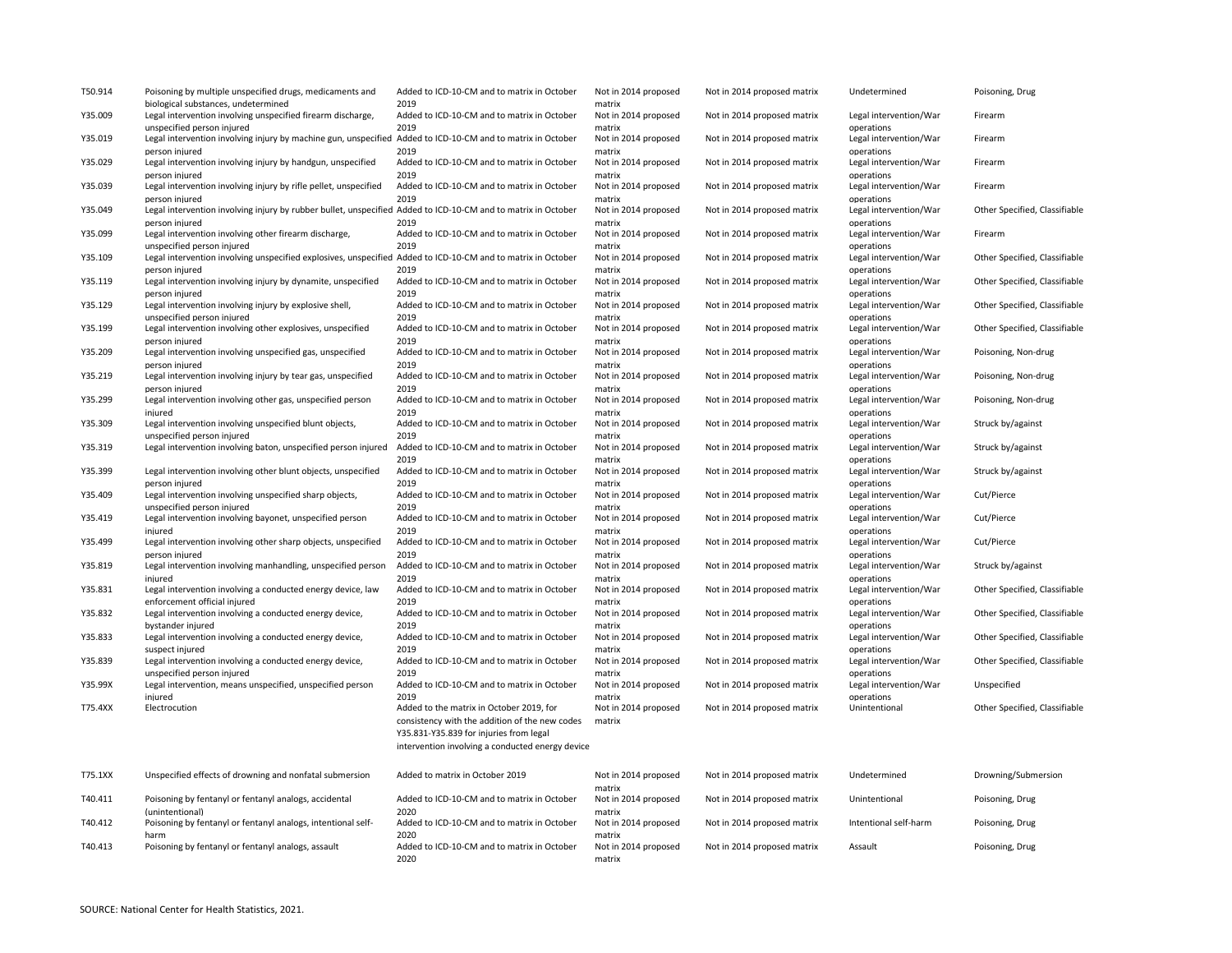| T40.414 | Poisoning by fentanyl or fentanyl analogs, undetermined                                                                                                                                                                             | Added to ICD-10-CM and to matrix in October<br>2020 | Not in 2014 proposed<br>matrix | Not in 2014 proposed matrix | Undetermined          | Poisoning, Drug               |
|---------|-------------------------------------------------------------------------------------------------------------------------------------------------------------------------------------------------------------------------------------|-----------------------------------------------------|--------------------------------|-----------------------------|-----------------------|-------------------------------|
| T40.421 | Poisoning by tramadol, accidental (unintentional)                                                                                                                                                                                   | Added to ICD-10-CM and to matrix in October<br>2020 | Not in 2014 proposed<br>matrix | Not in 2014 proposed matrix | Unintentional         | Poisoning, Drug               |
| T40.422 | Poisoning by tramadol, intentional self-harm                                                                                                                                                                                        | Added to ICD-10-CM and to matrix in October<br>2020 | Not in 2014 proposed<br>matrix | Not in 2014 proposed matrix | Intentional self-harm | Poisoning, Drug               |
| T40.423 | Poisoning by tramadol, assault                                                                                                                                                                                                      | Added to ICD-10-CM and to matrix in October<br>2020 | Not in 2014 proposed<br>matrix | Not in 2014 proposed matrix | Assault               | Poisoning, Drug               |
| T40.424 | Poisoning by tramadol, undetermined                                                                                                                                                                                                 | Added to ICD-10-CM and to matrix in October<br>2020 | Not in 2014 proposed<br>matrix | Not in 2014 proposed matrix | Undetermined          | Poisoning, Drug               |
| T40.491 | Poisoning by other synthetic narcotics, accidental<br>(unintentional)                                                                                                                                                               | Added to ICD-10-CM and to matrix in October<br>2020 | Not in 2014 proposed<br>matrix | Not in 2014 proposed matrix | Unintentional         | Poisoning, Drug               |
| T40.492 | Poisoning by other synthetic narcotics, intentional self-harm                                                                                                                                                                       | Added to ICD-10-CM and to matrix in October<br>2020 | Not in 2014 proposed<br>matrix | Not in 2014 proposed matrix | Intentional self-harm | Poisoning, Drug               |
| T40.493 | Poisoning by other synthetic narcotics, assault                                                                                                                                                                                     | Added to ICD-10-CM and to matrix in October<br>2020 | Not in 2014 proposed<br>matrix | Not in 2014 proposed matrix | Assault               | Poisoning, Drug               |
| T40.494 | Poisoning by other synthetic narcotics, undetermined                                                                                                                                                                                | Added to ICD-10-CM and to matrix in October<br>2020 | Not in 2014 proposed<br>matrix | Not in 2014 proposed matrix | Undetermined          | Poisoning, Drug               |
| V00.031 | Pedestrian on foot injured in collision with rider of standing<br>electric scooter                                                                                                                                                  | Added to ICD-10-CM and to matrix in October<br>2020 | Not in 2014 proposed<br>matrix | Not in 2014 proposed matrix | Unintentional         | Struck by/against             |
| V00.038 | Pedestrian on foot injured in collision with rider of other<br>standing micro-mobility pedestrian conveyance                                                                                                                        | Added to ICD-10-CM and to matrix in October<br>2020 | Not in 2014 proposed<br>matrix | Not in 2014 proposed matrix | Unintentional         | Struck by/against             |
| V00.841 | Fall from standing electric scooter                                                                                                                                                                                                 | Added to ICD-10-CM and to matrix in October<br>2020 | Not in 2014 proposed<br>matrix | Not in 2014 proposed matrix | Unintentional         | Fall                          |
| V00.842 | Pedestrian on standing electric scooter colliding with<br>stationary object                                                                                                                                                         | Added to ICD-10-CM and to matrix in October<br>2020 | Not in 2014 proposed<br>matrix | Not in 2014 proposed matrix | Unintentional         | Struck by/against             |
| V00.848 | Other accident with standing micro-mobility pedestrian<br>conveyance                                                                                                                                                                | Added to ICD-10-CM and to matrix in October<br>2020 | Not in 2014 proposed<br>matrix | Not in 2014 proposed matrix | Unintentional         | Other specified, classifiable |
| V01.031 | Pedestrian on standing electric scooter injured in collision with Added to ICD-10-CM and to matrix in October<br>pedal cycle in nontraffic accident                                                                                 | 2020                                                | Not in 2014 proposed<br>matrix | Not in 2014 proposed matrix | Unintentional         | Pedestrian, other             |
| V01.038 | Pedestrian on other standing micro-mobility pedestrian<br>conveyance injured in collision with pedal cycle in nontraffic<br>accident                                                                                                | Added to ICD-10-CM and to matrix in October<br>2020 | Not in 2014 proposed<br>matrix | Not in 2014 proposed matrix | Unintentional         | Pedestrian, other             |
| V01.131 | Pedestrian on standing electric scooter injured in collision with Added to ICD-10-CM and to matrix in October<br>pedal cycle in traffic accident                                                                                    | 2020                                                | Not in 2014 proposed<br>matrix | Not in 2014 proposed matrix | Unintentional         | Pedestrian, other             |
| V01.138 | Pedestrian on other standing micro-mobility pedestrian<br>conveyance injured in collision with pedal cycle in traffic                                                                                                               | Added to ICD-10-CM and to matrix in October<br>2020 | Not in 2014 proposed<br>matrix | Not in 2014 proposed matrix | Unintentional         | Pedestrian, other             |
| V01.931 | accident<br>Pedestrian on standing electric scooter injured in collision with Added to ICD-10-CM and to matrix in October<br>pedal cycle, unspecified whether traffic or nontraffic accident 2020                                   |                                                     | Not in 2014 proposed<br>matrix | Not in 2014 proposed matrix | Unintentional         | Pedestrian, other             |
| V01.938 | Pedestrian on other standing micro-mobility pedestrian<br>conveyance injured in collision with pedal cycle, unspecified                                                                                                             | Added to ICD-10-CM and to matrix in October<br>2020 | Not in 2014 proposed<br>matrix | Not in 2014 proposed matrix | Unintentional         | Pedestrian, other             |
| V02.031 | whether traffic or nontraffic accident<br>Pedestrian on standing electric scooter injured in collision with Added to ICD-10-CM and to matrix in October<br>two- or three-wheeled motor vehicle in nontraffic accident               | 2020                                                | Not in 2014 proposed<br>matrix | Not in 2014 proposed matrix | Unintentional         | Pedestrian, other             |
| V02.038 | Pedestrian on other standing micro-mobility pedestrian<br>conveyance injured in collision with two- or three-wheeled                                                                                                                | Added to ICD-10-CM and to matrix in October<br>2020 | Not in 2014 proposed<br>matrix | Not in 2014 proposed matrix | Unintentional         | Pedestrian, other             |
| V02.131 | motor vehicle in nontraffic accident<br>Pedestrian on standing electric scooter injured in collision with Added to ICD-10-CM and to matrix in October<br>two- or three-wheeled motor vehicle in traffic accident                    | 2020                                                | Not in 2014 proposed<br>matrix | Not in 2014 proposed matrix | Unintentional         | MVT-Pedestrian                |
| V02.138 | Pedestrian on other standing micro-mobility pedestrian<br>conveyance injured in collision with two- or three-wheeled                                                                                                                | Added to ICD-10-CM and to matrix in October<br>2020 | Not in 2014 proposed<br>matrix | Not in 2014 proposed matrix | Unintentional         | MVT-Pedestrian                |
| V02.931 | motor vehicle in traffic accident<br>Pedestrian on standing electric scooter injured in collision with Added to ICD-10-CM and to matrix in October<br>two- or three wheeled motor vehicle, unspecified whether                      | 2020                                                | Not in 2014 proposed<br>matrix | Not in 2014 proposed matrix | Unintentional         | MVT-Pedestrian                |
| V02.938 | traffic or nontraffic accident<br>Pedestrian on other standing micro-mobility pedestrian<br>conveyance injured in collision with two- or three wheeled                                                                              | Added to ICD-10-CM and to matrix in October<br>2020 | Not in 2014 proposed<br>matrix | Not in 2014 proposed matrix | Unintentional         | MVT-Pedestrian                |
| V03.031 | motor vehicle, unspecified whether traffic or nontraffic<br>accident<br>Pedestrian on standing electric scooter injured in collision with Added to ICD-10-CM and to matrix in October<br>car, pick-up or van in nontraffic accident | 2020                                                | Not in 2014 proposed<br>matrix | Not in 2014 proposed matrix | Unintentional         | Pedestrian, other             |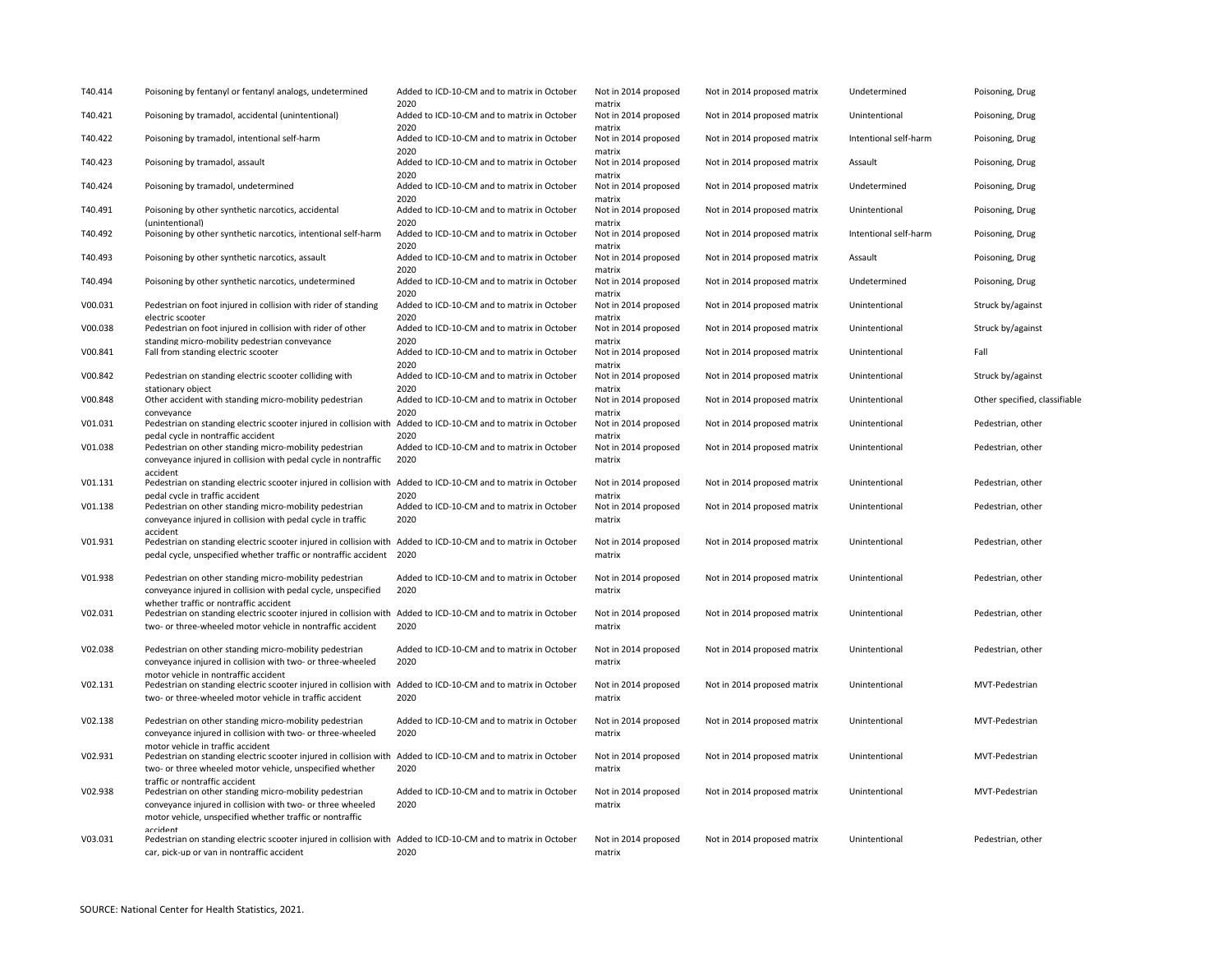| V03.038 | Pedestrian on other standing micro-mobility pedestrian<br>conveyance injured in collision with car, pick-up or van in                                                                                                        | Added to ICD-10-CM and to matrix in October<br>2020         | Not in 2014 proposed<br>matrix           | Not in 2014 proposed matrix | Unintentional | Pedestrian, other |
|---------|------------------------------------------------------------------------------------------------------------------------------------------------------------------------------------------------------------------------------|-------------------------------------------------------------|------------------------------------------|-----------------------------|---------------|-------------------|
| V03.131 | nontraffic accident<br>Pedestrian on standing electric scooter injured in collision with Added to ICD-10-CM and to matrix in October                                                                                         |                                                             | Not in 2014 proposed                     | Not in 2014 proposed matrix | Unintentional | MVT-Pedestrian    |
| V03.138 | car, pick-up or van in traffic accident<br>Pedestrian on other standing micro-mobility pedestrian<br>conveyance injured in collision with car, pick-up or van in                                                             | 2020<br>Added to ICD-10-CM and to matrix in October<br>2020 | matrix<br>Not in 2014 proposed<br>matrix | Not in 2014 proposed matrix | Unintentional | MVT-Pedestrian    |
| V03.931 | traffic accident<br>Pedestrian on standing electric scooter injured in collision with<br>car, pick-up or van, unspecified whether traffic or nontraffic                                                                      | Added to ICD-10-CM and to matrix in October<br>2020         | Not in 2014 proposed<br>matrix           | Not in 2014 proposed matrix | Unintentional | MVT-Pedestrian    |
| V03.938 | accident<br>Pedestrian on other standing micro-mobility pedestrian<br>conveyance injured in collision with car, pick-up or van,                                                                                              | Added to ICD-10-CM and to matrix in October<br>2020         | Not in 2014 proposed<br>matrix           | Not in 2014 proposed matrix | Unintentional | MVT-Pedestrian    |
| V04.031 | unspecified whether traffic or nontraffic accident<br>Pedestrian on standing electric scooter injured in collision with Added to ICD-10-CM and to matrix in October<br>heavy transport vehicle or bus in nontraffic accident | 2020                                                        | Not in 2014 proposed<br>matrix           | Not in 2014 proposed matrix | Unintentional | Pedestrian, other |
| V04.038 | Pedestrian on other standing micro-mobility pedestrian<br>conveyance injured in collision with heavy transport vehicle or 2020                                                                                               | Added to ICD-10-CM and to matrix in October                 | Not in 2014 proposed<br>matrix           | Not in 2014 proposed matrix | Unintentional | Pedestrian, other |
| V04.131 | bus in nontraffic accident<br>Pedestrian on standing electric scooter injured in collision with Added to ICD-10-CM and to matrix in October<br>heavy transport vehicle or bus in traffic accident                            | 2020                                                        | Not in 2014 proposed<br>matrix           | Not in 2014 proposed matrix | Unintentional | MVT-Pedestrian    |
| V04.138 | Pedestrian on other standing micro-mobility pedestrian<br>conveyance injured in collision with heavy transport vehicle or 2020                                                                                               | Added to ICD-10-CM and to matrix in October                 | Not in 2014 proposed<br>matrix           | Not in 2014 proposed matrix | Unintentional | MVT-Pedestrian    |
| V04.931 | bus in traffic accident<br>Pedestrian on standing electric scooter injured in collision with Added to ICD-10-CM and to matrix in October<br>heavy transport vehicle or bus, unspecified whether traffic or                   | 2020                                                        | Not in 2014 proposed<br>matrix           | Not in 2014 proposed matrix | Unintentional | MVT-Pedestrian    |
| V04.938 | nontraffic accident<br>Pedestrian on other standing micro-mobility pedestrian<br>conveyance injured in collision with heavy transport vehicle or 2020<br>bus, unspecified whether traffic or nontraffic accident             | Added to ICD-10-CM and to matrix in October                 | Not in 2014 proposed<br>matrix           | Not in 2014 proposed matrix | Unintentional | MVT-Pedestrian    |
| V05.031 | Pedestrian on standing electric scooter injured in collision with Added to ICD-10-CM and to matrix in October<br>railway train or railway vehicle in nontraffic accident                                                     | 2020                                                        | Not in 2014 proposed<br>matrix           | Not in 2014 proposed matrix | Unintentional | Pedestrian, other |
| V05.038 | Pedestrian on other standing micro-mobility pedestrian<br>conveyance injured in collision with railway train or railway                                                                                                      | Added to ICD-10-CM and to matrix in October<br>2020         | Not in 2014 proposed<br>matrix           | Not in 2014 proposed matrix | Unintentional | Pedestrian, other |
| V05.131 | vehicle in nontraffic accident<br>Pedestrian on standing electric scooter injured in collision with<br>railway train or railway vehicle in traffic accident                                                                  | Added to ICD-10-CM and to matrix in October<br>2020         | Not in 2014 proposed<br>matrix           | Not in 2014 proposed matrix | Unintentional | Pedestrian, other |
| V05.138 | Pedestrian on other standing micro-mobility pedestrian<br>conveyance injured in collision with railway train or railway                                                                                                      | Added to ICD-10-CM and to matrix in October<br>2020         | Not in 2014 proposed<br>matrix           | Not in 2014 proposed matrix | Unintentional | Pedestrian, other |
| V05.931 | vehicle in traffic accident<br>Pedestrian on standing electric scooter injured in collision with<br>railway train or railway vehicle, unspecified whether traffic or                                                         | Added to ICD-10-CM and to matrix in October<br>2020         | Not in 2014 proposed<br>matrix           | Not in 2014 proposed matrix | Unintentional | Pedestrian, other |
| V05.938 | nontraffic accident<br>Pedestrian on other standing micro-mobility pedestrian<br>conveyance injured in collision with railway train or railway<br>vehicle, unspecified whether traffic or nontraffic accident                | Added to ICD-10-CM and to matrix in October<br>2020         | Not in 2014 proposed<br>matrix           | Not in 2014 proposed matrix | Unintentional | Pedestrian, other |
| V06.031 | Pedestrian on standing electric scooter injured in collision with Added to ICD-10-CM and to matrix in October<br>other nonmotor vehicle in nontraffic accident                                                               | 2020                                                        | Not in 2014 proposed<br>matrix           | Not in 2014 proposed matrix | Unintentional | Pedestrian, other |
| V06.038 | Pedestrian on other standing micro-mobility pedestrian<br>conveyance injured in collision with other nonmotor vehicle in 2020                                                                                                | Added to ICD-10-CM and to matrix in October                 | Not in 2014 proposed<br>matrix           | Not in 2014 proposed matrix | Unintentional | Pedestrian, other |
| V06.131 | nontraffic accident<br>Pedestrian on standing electric scooter injured in collision with Added to ICD-10-CM and to matrix in October<br>other nonmotor vehicle in traffic accident                                           | 2020                                                        | Not in 2014 proposed<br>matrix           | Not in 2014 proposed matrix | Unintentional | Pedestrian, other |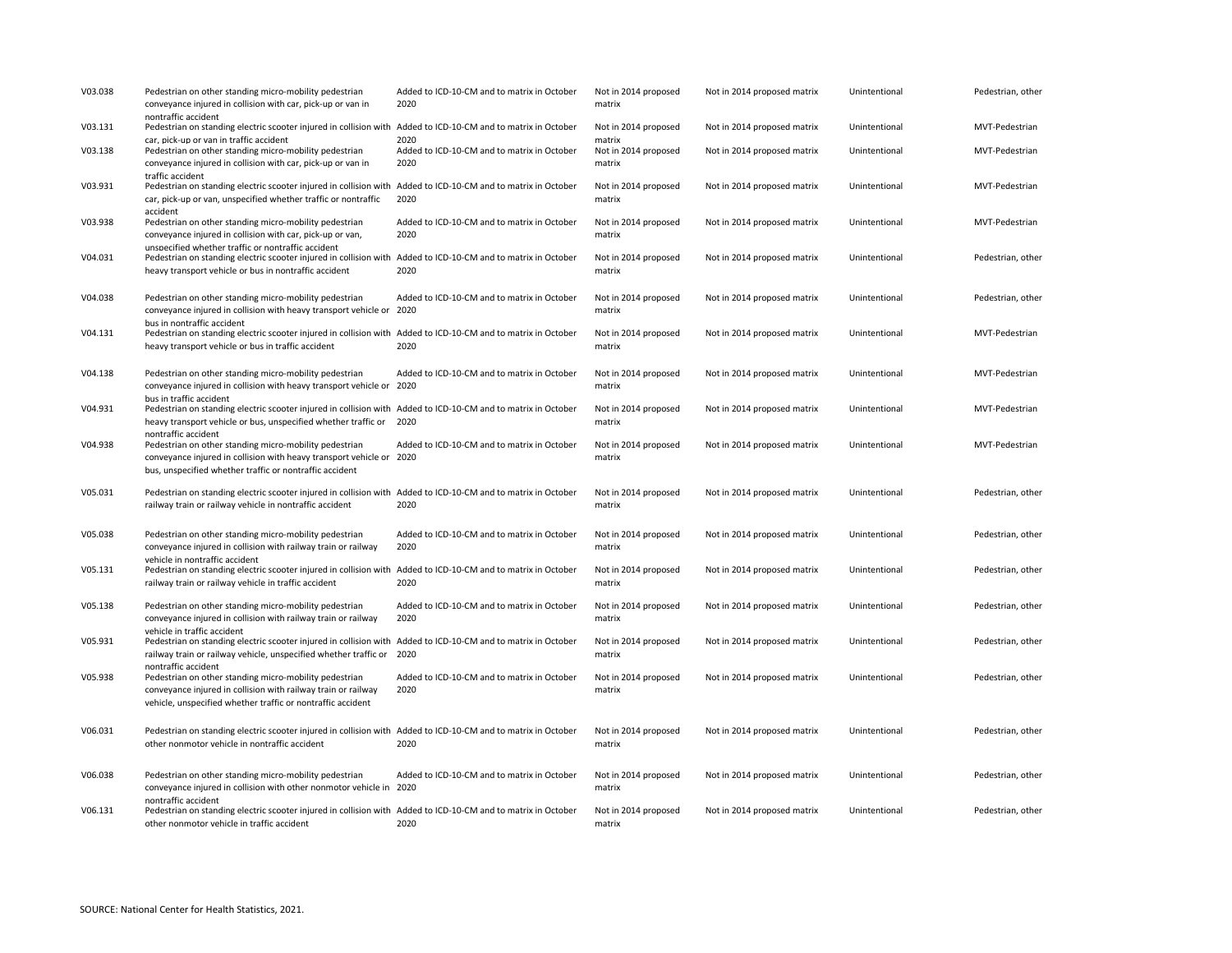| V06.138 | Pedestrian on other standing micro-mobility pedestrian<br>conveyance injured in collision with other nonmotor vehicle in<br>traffic accident                                                   | Added to ICD-10-CM and to matrix in October<br>2020 | Not in 2014 proposed<br>matrix | Not in 2014 proposed matrix | Unintentional                        | Pedestrian, other |
|---------|------------------------------------------------------------------------------------------------------------------------------------------------------------------------------------------------|-----------------------------------------------------|--------------------------------|-----------------------------|--------------------------------------|-------------------|
| V06.931 | Pedestrian on standing electric scooter injured in collision with Added to ICD-10-CM and to matrix in October<br>other nonmotor vehicle, unspecified whether traffic or<br>nontraffic accident | 2020                                                | Not in 2014 proposed<br>matrix | Not in 2014 proposed matrix | Unintentional                        | Pedestrian, other |
| V06.938 | Pedestrian on other standing micro-mobility pedestrian<br>conveyance injured in collision with other nonmotor vehicle,<br>unspecified whether traffic or nontraffic accident                   | Added to ICD-10-CM and to matrix in October<br>2020 | Not in 2014 proposed<br>matrix | Not in 2014 proposed matrix | Unintentional                        | Pedestrian, other |
| R45.88  | Nonsuicidal self-harm                                                                                                                                                                          | Added to ICD-10-CM and to matrix in October<br>2021 | Not in 2014 proposed<br>matrix | Not in 2014 proposed matrix | Intentional self-harm                | Unspecified       |
| T40.711 | Poisoning by cannabis, accidental (unintentional)                                                                                                                                              | Added to ICD-10-CM and to matrix in October<br>2021 | Not in 2014 proposed<br>matrix | Not in 2014 proposed matrix | Unintentional                        | Poisoning, Drug   |
| T40.712 | Poisoning by cannabis, intentional self-harm                                                                                                                                                   | Added to ICD-10-CM and to matrix in October<br>2021 | Not in 2014 proposed<br>matrix | Not in 2014 proposed matrix | Intentional self-harm                | Poisoning, Drug   |
| T40.713 | Poisoning by cannabis, assault                                                                                                                                                                 | Added to ICD-10-CM and to matrix in October<br>2021 | Not in 2014 proposed<br>matrix | Not in 2014 proposed matrix | Assault                              | Poisoning, Drug   |
| T40.714 | Poisoning by cannabis, undetermined                                                                                                                                                            | Added to ICD-10-CM and to matrix in October<br>2021 | Not in 2014 proposed<br>matrix | Not in 2014 proposed matrix | Undetermined                         | Poisoning, Drug   |
| T40.721 | Poisoning by synthetic cannabinoids, accidental (unintentional)                                                                                                                                | Added to ICD-10-CM and to matrix in October<br>2021 | Not in 2014 proposed<br>matrix | Not in 2014 proposed matrix | Unintentional                        | Poisoning, Drug   |
| T40.722 | Poisoning by synthetic cannabinoids, intentional self-harm                                                                                                                                     | Added to ICD-10-CM and to matrix in October<br>2021 | Not in 2014 proposed<br>matrix | Not in 2014 proposed matrix | Intentional self-harm                | Poisoning, Drug   |
| T40.723 | Poisoning by synthetic cannabinoids, assault                                                                                                                                                   | Added to ICD-10-CM and to matrix in October<br>2021 | Not in 2014 proposed<br>matrix | Not in 2014 proposed matrix | Assault                              | Poisoning, Drug   |
| T40.724 | Poisoning by synthetic cannabinoids, undetermined                                                                                                                                              | Added to ICD-10-CM and to matrix in October<br>2021 | Not in 2014 proposed<br>matrix | Not in 2014 proposed matrix | Undetermined                         | Poisoning, Drug   |
| Y35.899 | Legal intervention involving other specified means, unspecified<br>person injured                                                                                                              | Added to ICD-10-CM and to matrix in October<br>2021 | Not in 2014 proposed<br>matrix | Not in 2014 proposed matrix | Legal intervention/War<br>operations | Unspecified       |

|               | Codes moved within the matrix                                                                                   |                                                                              |                                      |                               |                                      |                               |
|---------------|-----------------------------------------------------------------------------------------------------------------|------------------------------------------------------------------------------|--------------------------------------|-------------------------------|--------------------------------------|-------------------------------|
| X58           | Exposure to other specified factors                                                                             | Moved to Unintentional, Unspecified                                          | Unintentional                        | Natural/environmental         | Unintentional                        | Unspecified                   |
| Y37.300       | Military operations involving unspecified fire, conflagration<br>and hot substance, military personnel          | Moved to Legal Intervention/War operations,<br>Fire/Flame                    | Legal intervention/War<br>operations | Other specified, Classifiable | Legal intervention/War<br>operations | Fire/flame                    |
| All V90 codes | Codes related to drowning/submersion during water transport Moved to Unintentional, Drowning/Submersion         |                                                                              | Unintentional                        | Other transport               | Unintentional                        | Drowning/Submersion           |
| All V92 codes | Codes related to drowning/submersion during water transport Moved to Unintentional, Drowning/Submersion         |                                                                              | Unintentional                        | Other transport               | Unintentional                        | Drowning/Submersion           |
| W32.1XX       | Accidental handgun malfunction                                                                                  | Moved to Unintentional, Firearm                                              | Unintentional                        | Other specified, Classifiable | Unintentional                        | Firearm                       |
| All W33.1     | Accidental rifle, shotgun and larger firearm malfunction                                                        | Moved to Unintentional, Firearm                                              | Unintentional                        | Other specified, Classifiable | Unintentional                        | Firearm                       |
| W34.10X       | Accidental malfunction from unspecified firearms or gun                                                         | Moved to Unintentional, Firearm                                              | Unintentional                        | Other specified, Classifiable | Unintentional                        | Firearm                       |
| W34.19X       | Accidental malfunction from other specified firearms                                                            | Moved to Unintentional, Firearm                                              | Unintentional                        | Other specified. Classifiable | Unintentional                        | Firearm                       |
| V87.0-V87.8   | Traffic accident of specified type but victim's mode of motor<br>vehicle transport unknown                      | Moved to Unintentional, MVT-Occupant                                         | Unintentional                        | MVT-Unspecified               | Unintentional                        | MVT-Occupant                  |
| V89.2XX       | Person injured in unspecified motor-vehicle accident, traffic                                                   | Moved to Unintentional, MVT-Occupant                                         | Unintentional                        | MVT-Unspecified               | Unintentional                        | MVT-Occupant                  |
| V09.3XX       | Pedestrian injured in unspecified traffic accident                                                              | Moved to Unintentional, MVT-Pedestrian                                       | Unintentional                        | Pedestrian, Other             | Unintentional                        | MVT-Pedestrian                |
| Y36.90X       | War operations, unspecified                                                                                     | Moved to Legal Intervention/War operations,<br>Unspecified                   | Legal intervention/War<br>operations | Other specified, Classifiable | Legal intervention/War<br>operations | Unspecified                   |
| X82.1XX       | Intentional collision of motor vehicle with train                                                               | Moved to Intentional Self-Harm, MVT-Occupant                                 | Intentional Self-Harm                | MVT-Other                     | Intentional Self-Harm                | MVT-Occupant                  |
| Y37.7X0       | Military operations involving chemical weapons and other<br>forms of unconventional warfare, military personnel | Moved to Legal Intervention/War operations,<br>Poisoning, Non-drug           | Legal intervention/War<br>operations | Other specified, Classifiable | Legal intervention/War<br>operations | Poisoning, Non-drug           |
| Y37.7X1       | Military operations involving chemical weapons and other<br>forms of unconventional warfare, civilian           | Moved to Legal Intervention/War operations,<br>Poisoning, Non-drug           | Legal intervention/War<br>operations | Other specified, Classifiable | Legal intervention/War<br>operations | Poisoning, Non-drug           |
| Y36.6X0       | War operations involving biological weapons, military<br>personnel                                              | Moved to Legal Intervention/War operations,<br>Other Specified, Classifiable | Legal intervention/War<br>operations | Poisoning, Non-drug           | Legal intervention/War<br>operations | Other Specified, Classifiable |
| Y36.6X1       | War operations involving biological weapons, civilian                                                           | Moved to Legal Intervention/War operations,<br>Other Specified, Classifiable | Legal intervention/War<br>operations | Poisoning, Non-drug           | Legal intervention/War<br>operations | Other Specified, Classifiable |